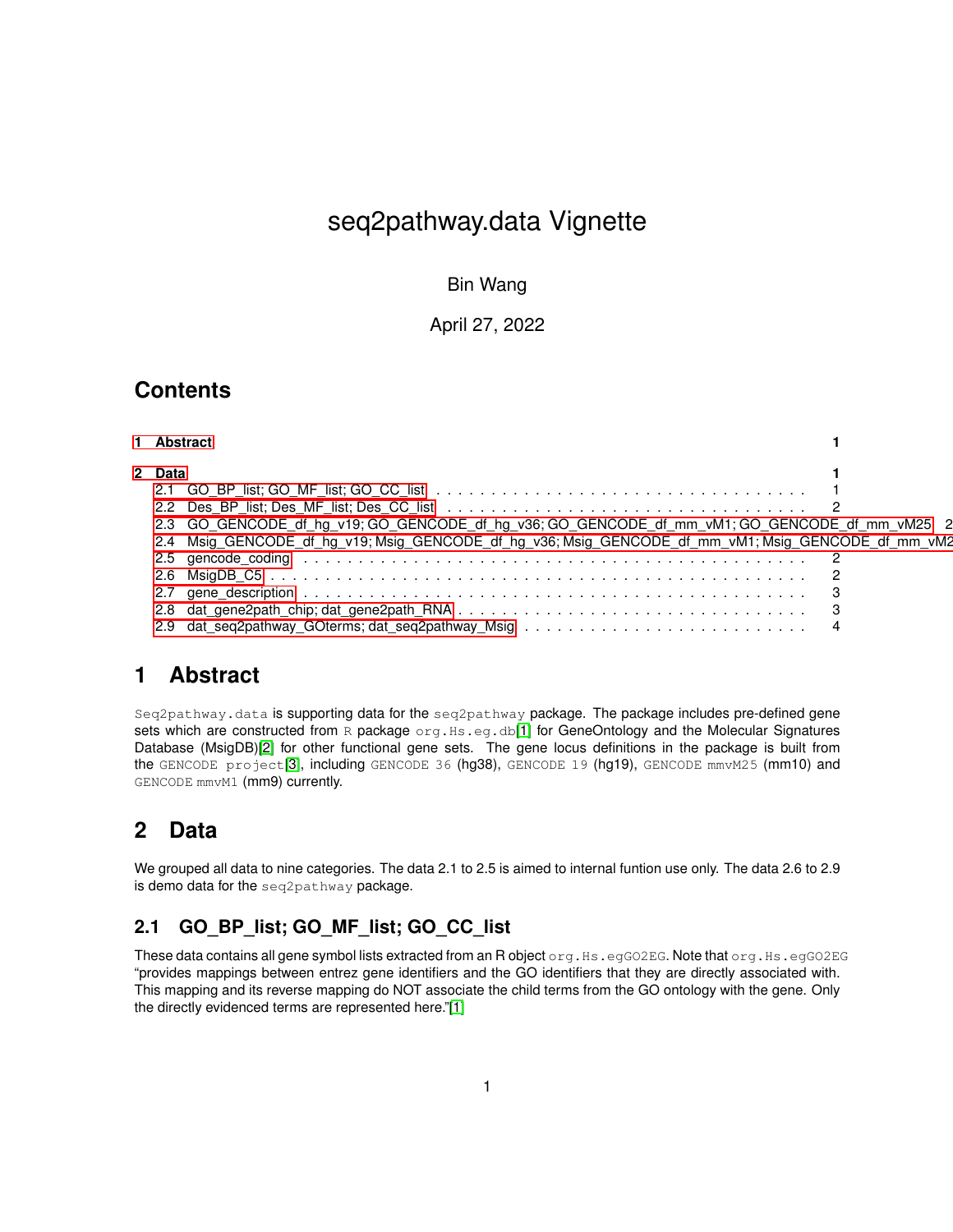The list GO\_BP\_list includes 9407 GO biological process terms, and the names of list stand for the names of GO terms. The corresponding element of each list is the gene symbol of each term. Similarly, the list GO\_MF\_list includes 3529 GO molecular function terms, and the list GO\_CC\_list includes 1198 GO cell component terms.

Data in this category will mainly be invoked internally by the functions in the seq2pathway package.

#### <span id="page-1-0"></span>**2.2 Des\_BP\_list; Des\_MF\_list; Des\_CC\_list**

These three lists include the description information of each GO terms. The name of each list stands for the name of GO terms. The corresponding element of each list is the description of each term. The desctiption is extracted from R object GO.db[\[4\]](#page-3-4). The length of the list Des\_BP\_list is equal to the length of the list GO\_BP\_list. The similiar pattern applies to the other two lists.

<span id="page-1-1"></span>Data in this category will mainly be invoked internally by the functions in the seq2pathway package.

#### **2.3 GO\_GENCODE\_df\_hg\_v19; GO\_GENCODE\_df\_hg\_v36; GO\_GENCODE\_df\_mm\_vM1; GO\_GENCODE\_df\_mm\_vM25**

The gene set varies from different gene databese sources. The gene symbols of GO terms are from org.Hs.egGO2EG[\[1\]](#page-3-1), the gene set in our annoation package is from the GENCODE[\[3\]](#page-3-3) data sets, which attribute gene set by differenct organisms and assembly versions. These data frames record the common genes from different databases. For example, the GO\_GENCODE\_df\_hg\_v19 data frame records the common genes from org.Hs.egGO2EG and GENCODE human species 19 version. In summary, there are 17998 genes in GO\_GENCODE\_df\_hq\_v19, 20455 genes in GO\_GENCODE\_df\_hq\_v36, 14328 genes in GO\_GENCODE\_df\_mm\_vM1, and 22972 genes in GO\_GENCODE\_df\_mm\_vM25 respectively.

<span id="page-1-2"></span>Data in this category will mainly be invoked internally by the functions in the  $seq2pathway$  package.

#### **2.4 Msig\_GENCODE\_df\_hg\_v19; Msig\_GENCODE\_df\_hg\_v36; Msig\_GENCODE\_df\_mm\_vM1; Msig\_GENCODE\_df\_mm\_vM25**

These four data frames record the common genes from Molecular Signatures Database (MsigDB)[\[2\]](#page-3-2) and the GENCODE<sup>[\[3\]](#page-3-3)</sup> data sets. MsigDB is a collection of annotated gene sets. There are 22751 genes in Msig\_GENCODE\_df\_hg\_v19, 22721 genes in Msig\_GENCODE\_df\_hg\_v36, 15420 genes in Msig\_GENCODE\_df\_mm\_vM1, and 16762 genes in Msig\_GENCODE\_df\_mm\_vM25.

<span id="page-1-3"></span>Data in this category will mainly be invoked internally by the functions in the seq2pathway package.

#### **2.5 gencode\_coding**

gencode\_coding is an R vector which collects all protein coding gene symbols from GENCODE[\[3\]](#page-3-3) human version20. There are 19810 unique coding genes symbols in gencode coding object.

Data gencode\_coding will mainly be invoked internally by the functions in the seg2pathway package.

#### <span id="page-1-4"></span>**2.6 MsigDB\_C5**

MsigDB\_C5 is a gene-sets collection from MsigDB[\[2\]](#page-3-2) in GSA.genesets format, which could be open with R package GSA[\[5\]](#page-3-5). MsigDB\_C5 consists of genes annotated by the GO terms. As an R object, MsigDB\_C5 is a list of 3 elements. The first element includes multiple sub lists. Each sub list is a gene list for one gene set. The second element records the names of genesets, and the last element is the descriptions of genesets. Seq2pathway.data is a supporting data package for the  $seq2pathway$  package. MsigDB\_C5 is used as demo data for functions in the seq2pathway package. More details could be found in the vignette of seq2pathway package.

<sup>&</sup>gt; data(MsigDB\_C5,package="seq2pathway.data")

<sup>&</sup>gt; class(MsigDB\_C5)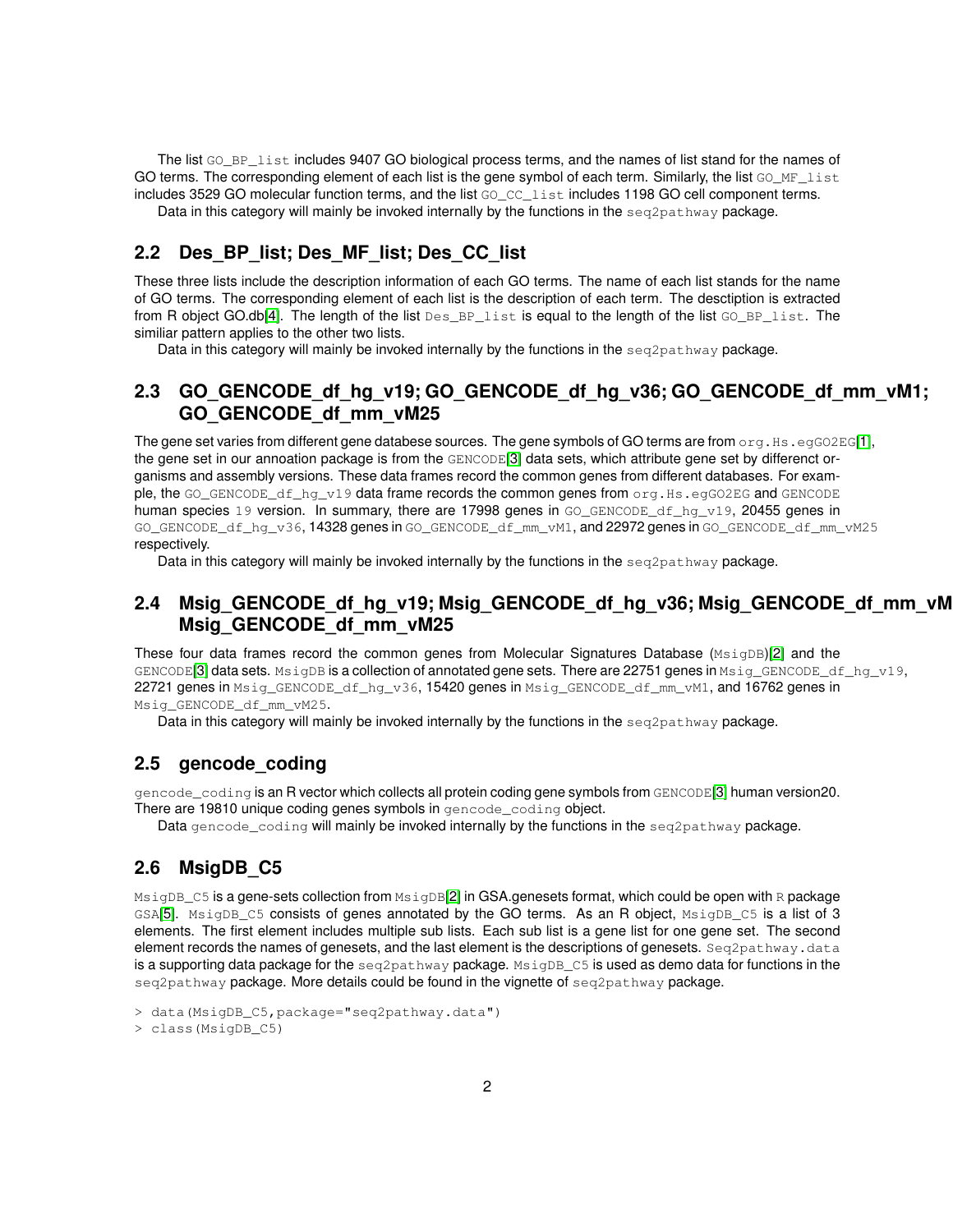```
[1] "GSA.genesets"
> names(MsigDB_C5)
[1] "genesets" "geneset.names" "geneset.descriptions"
```
#### <span id="page-2-0"></span>**2.7 gene\_description**

gene\_description is a data frame with two columns. The data give the gene descrption based on the biomaRt[\[6\]](#page-3-6) package. gene\_description is a demo data for the seq2pathway package. More details could be found at the Vignette (**5.1.4 Add description for genes**) of the seq2pathway package.

> data(gene\_description,package="seq2pathway.data")

> head(gene description)

| hgnc_symbol       | description                                                                     |  |
|-------------------|---------------------------------------------------------------------------------|--|
| ABCD4             | ATP-binding cassette, sub-family D (ALD), member 4 [Source:HGNC Symbol;Acc:68 ] |  |
| ABHD12B           | abhydrolase domain containing 12B [Source:HGNC Symbol;Acc:19837]                |  |
| ABHD4             | abhydrolase domain containing 4 [Source:HGNC Symbol;Acc:20154]                  |  |
| ACIN <sub>1</sub> | apoptotic chromatin condensation inducer 1 [Source:HGNC Symbol;Acc:17066]       |  |
| ACOT <sub>1</sub> | acyl-CoA thioesterase 1 [Source: HGNC Symbol: Acc: 33128]                       |  |
| ACOT <sub>2</sub> | acyl-CoA thioesterase 2 [Source:HGNC Symbol;Acc:18431]                          |  |

#### <span id="page-2-1"></span>**2.8 dat\_gene2path\_chip; dat\_gene2path\_RNA**

dat\_gene2path\_chip and dat\_gene2path\_RNA are demo data for functions in the seq2pathway package. Each of them is an R list object with 2 elements. The first element gene2pathway\_result.2 is a list of gene2pathway test result, and the second element gene2pathway\_result.FET is a list of Fisher's exact test result. More details and usage could be found at Examples section in the vignette of seq2pathway package.

Small code for checking the data dat\_gene2path\_chip is provided below:

```
> data(dat_gene2path_chip,package="seq2pathway.data")
> names(dat_gene2path_chip)
[1] "gene2pathway_result.2" "gene2pathway_result.FET"
> class(dat_gene2path_chip$gene2pathway_result.2)
[1] "list"
> names(dat_gene2path_chip$gene2pathway_result.2)
[1] "GO_BP" "GO_CC" "GO_MF"
> head(dat_gene2path_chip$gene2pathway_result.2$GO_BP)
```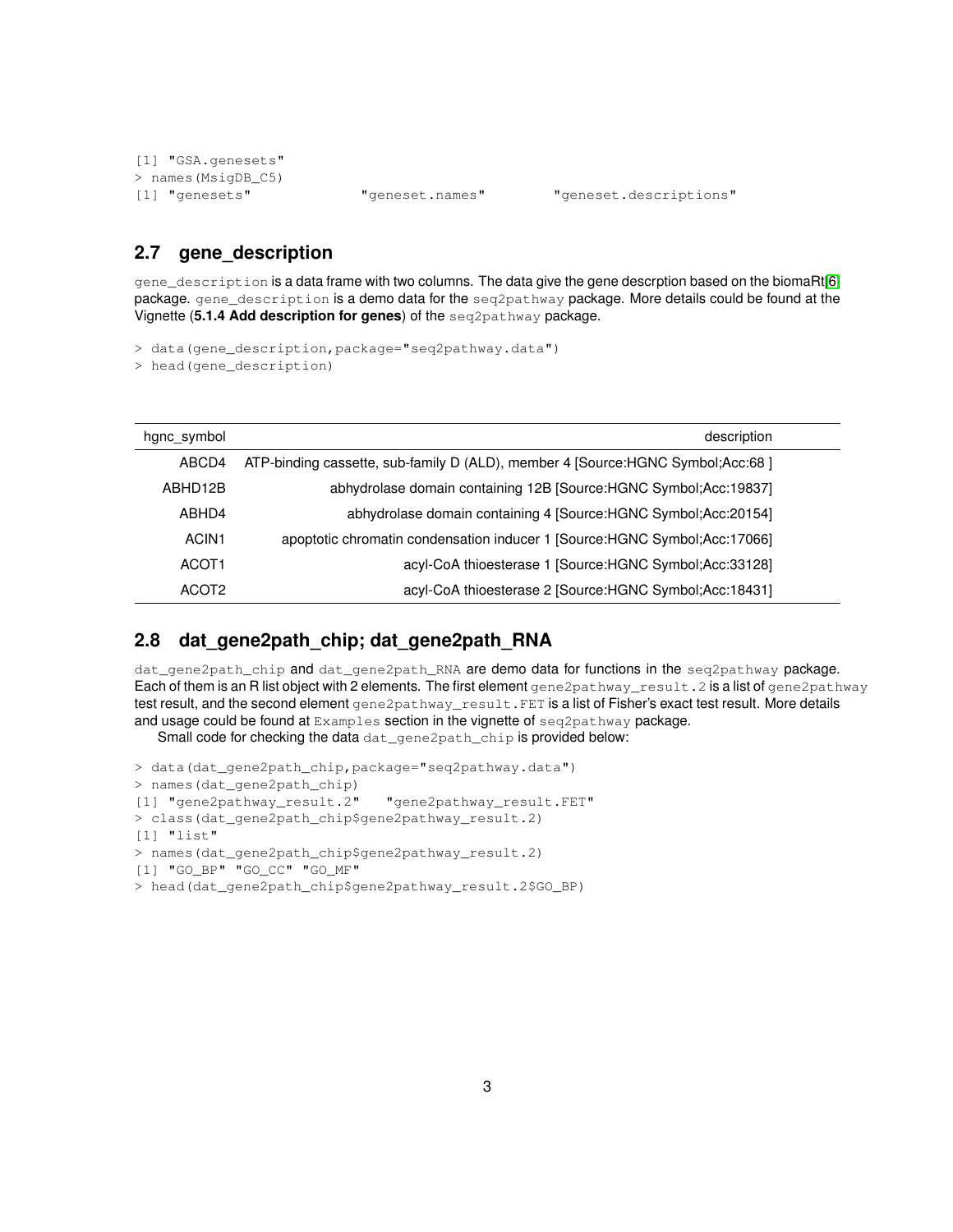|            | Des                                                                                                                                                                                                                                                                                                                                                                                                                                                 | peakscore     | peakscore | Intersect | Intersect                                                                                                                |
|------------|-----------------------------------------------------------------------------------------------------------------------------------------------------------------------------------------------------------------------------------------------------------------------------------------------------------------------------------------------------------------------------------------------------------------------------------------------------|---------------|-----------|-----------|--------------------------------------------------------------------------------------------------------------------------|
|            |                                                                                                                                                                                                                                                                                                                                                                                                                                                     | pathscore     | pathscore | Count     | gene                                                                                                                     |
|            |                                                                                                                                                                                                                                                                                                                                                                                                                                                     | Normalized    | Pvalue    |           |                                                                                                                          |
| GO:0000082 | The mitotic cell cycle transition by which a cell in G1 commits to S phase. The<br>process begins with the build up of G1 cyclin-dependent kinase (G1 CDK),<br>resulting in the activation of transcription of G1 cyclins. The process ends with<br>the positive feedback of the G1 cyclins on the G1 CDK which commits the cell<br>to S phase, in which DNA replication is initiated.                                                              | 0.32017745    | 0.12      | 11        | CDKN3 GPR132 MNAT1 POLE2 PSMA3 PSMA6 PSMB5<br>PSMC1 PSMC6 PSME1 PSME2                                                    |
| GO:0000086 | The mitotic cell cycle transition by which a cell in G2 commits to M phase. The<br>process begins when the kinase activity of M cyclin/CDK complex reaches a<br>threshold high enough for the cell cycle to proceed. This is accomplished by<br>activating a positive feedback loop that results in the accumulation of unphos-<br>phorylated and active M cyclin/CDK complex.                                                                      | $-0.33586010$ | 0.49      | 5         | AJUBA DYNC1H1 HSP90AA1 LIN52 MNAT1                                                                                       |
| GO:0000122 | Any process that stops, prevents, or reduces the frequency, rate or extent of<br>transcription from an RNA polymerase II promoter.                                                                                                                                                                                                                                                                                                                  | $-0.11535853$ | 0.16      | 20        | AJUBA BMP4 DACT1 DICER1 ESR2 FOXA1 GSC JDP2 NKX2-<br>1 PPM1A PRMT5 PSEN1 RCOR1 SALL2 SIX1 SNW1 STRN3<br>YY1 ZBTB1 ZBTB42 |
| GO:0000209 | Addition of multiple ubiquitin groups to a protein, forming a ubiquitin chain.                                                                                                                                                                                                                                                                                                                                                                      | 0.17070465    | 0.11      | 11        | ASB2 G2E3 PSMA3 PSMA6 PSMB11 PSMB5 PSMC1 PSMC6<br>PSME1 PSME2 RNF31                                                      |
| GO:0000278 | Progression through the phases of the mitotic cell cycle, the most common eu-<br>karyotic cell cycle, which canonically comprises four successive phases called<br>G1, S, G2, and M and includes replication of the genome and the subsequent<br>segregation of chromosomes into daughter cells. In some variant cell cycles<br>nuclear replication or nuclear division may not be followed by cell division, or<br>G1 and G2 phases may be absent. | 0.06368249    | 0.04      | 16        | AJUBA DYNC1H1 HSP90AA1 LIN52 MNAT1 NEK9<br>POLE <sub>2</sub><br>PSMA3 PSMA6 PSMB11 PSMB5 PSMC1 PSMC6 PSME1<br>PSME2 VRK1 |
| GO:0000398 | The joining together of exons from one or more primary transcripts of mes-<br>senger RNA (mRNA) and the excision of intron sequences, via a spliceosomal<br>mechanism, so that mRNA consisting only of the joined exons is produced.                                                                                                                                                                                                                | $-0.55767621$ | 0.59      | 8         | CPSE2 HNRNPC NOVA1 PABPN1 PAPOLA PNN SNW1 SRSE5                                                                          |

#### <span id="page-3-0"></span>**2.9 dat\_seq2pathway\_GOterms; dat\_seq2pathway\_Msig**

dat\_seq2pathway\_GOterms and dat\_seq2pathway\_Msig are demo data for functions in the seq2pathway package. Each of them is an R list object with 3 elements. The first element seq2gene\_result is a list with annotaton tables. The seconde element gene2pathway\_result.FAIME is a list of gene2pathway FAIME[\[7\]](#page-4-0) test result. And the third element gene2pathway\_result.FET is a list of Fisher's exact test results. More details and usage could be found in the Examples section in the vignette of the seq2pathway package.

```
> data(dat_seq2pathway_Msig,package="seq2pathway.data")
> names(dat_seq2pathway_Msig)
[1] "seq2gene_result" "gene2pathway_result.FAIME" "gene2pathway_result.FET"
> class(dat_seq2pathway_Msig$seq2gene_result)
[1] "list"
> names(dat_seq2pathway_Msig$seq2gene_result)
[1] "seq2gene_FullResult" "seq2gene_CodingGeneOnlyResult"
> class(dat_seq2pathway_Msig$gene2pathway_result.FAIME)
[1] "data.frame"
> class(dat seq2pathway Msig$gene2pathway result.FET)
[1] "data.frame"
```
### **References**

- <span id="page-3-1"></span>[1] Carlson M., *org.Hs.eg.db: Genome wide annotation for Human.*, R package version 3.0.0.
- <span id="page-3-2"></span>[2] Subramanian, Tamayo, et al. , *Gene set enrichment analysis: A knowledge-based approach for interpreting genome-wide expression profiles*, PNAS **102** (2005), 1545–1550.
- <span id="page-3-3"></span>[3] Harrow J, et al., *GENCODE: The reference human genome annotation for The ENCODE Project*, Genome Res. **9** (2012), 1760–1774.
- <span id="page-3-4"></span>[4] Carlson M., *GO.db: A set of annotation maps describing the entire Gene Ontology.*, R package version 3.0.0.
- <span id="page-3-5"></span>[5] Efron, B. and Tibshirani, *R. On testing the significance of sets of genes.*, Stanford tech report rep 2006.
- <span id="page-3-6"></span>[6] Durinck S, Spellman P, Birney E and Huber W, *Mapping identifiers for the integration of genomic datasets with the R/Bioconductor package biomaRt*, Nature Protocols **4** (2009), 1184–1192.